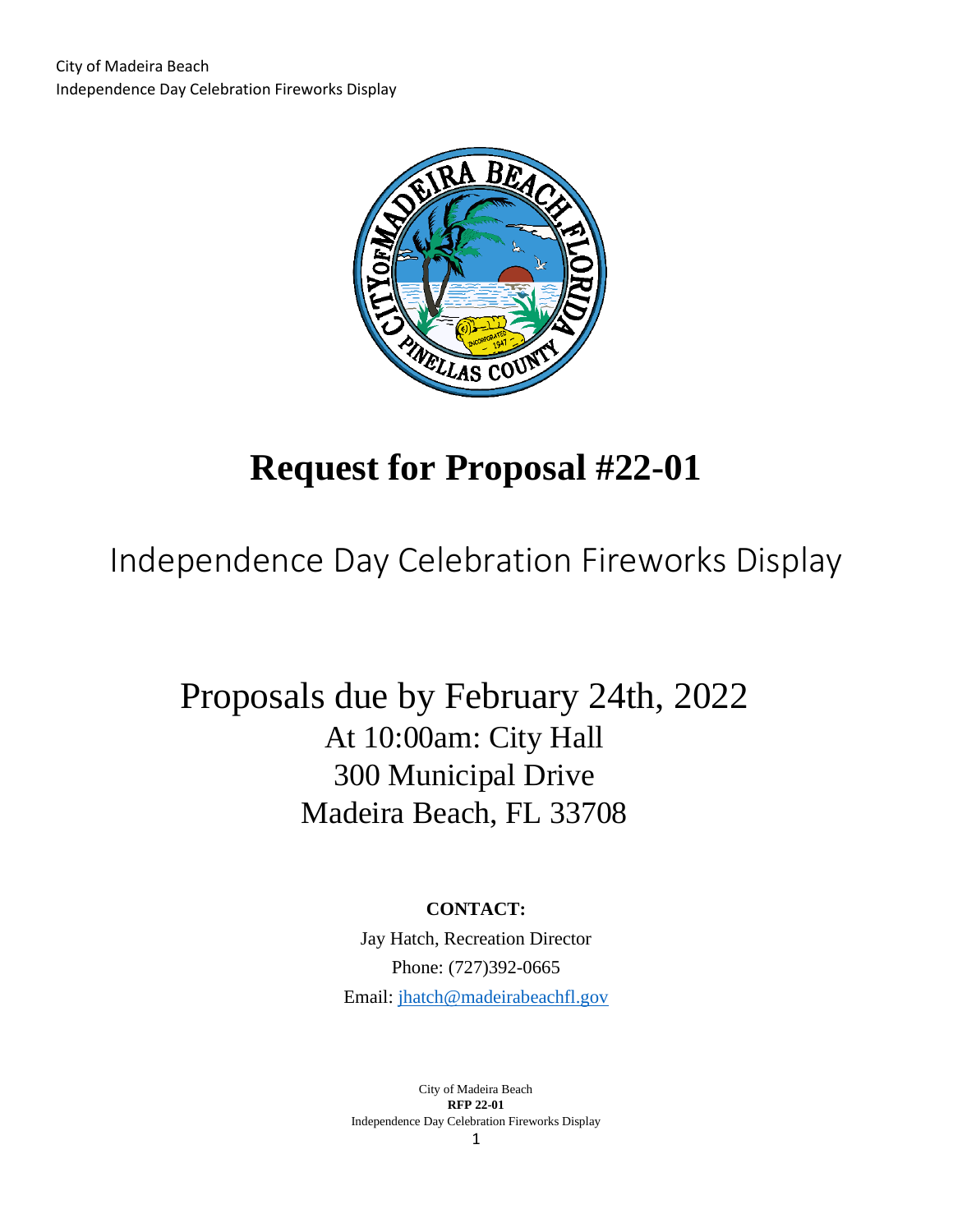# **REQUEST FOR PROPOSAL**

Notice is hereby given that the City of Madeira Beach will be accepting sealed proposals for Independence Day Celebration Fireworks Display.

Sealed proposals clearly labeled Request for Proposal for Independence Day Celebration Fireworks Display will be received until 10:00 AM on February 24<sup>th</sup> at City of Madeira Beach City Hall.

The City of Madeira Beach reserves the right to reject or accept any proposal or to waive any irregularities in any proposal deemed to be in the best interest of the City of Madeira Beach.

# **INTRODUCTION**

The City of Madeira Beach is requesting proposals from qualified and professional fireworks production companies for the purposes of providing a Fireworks display for the City's annual Fourth of July celebration.

Selected contract shall be effective immediately upon approval for the 2022 display date with the option for two (2), one (1) year renewals.

Vendors are required to submit written proposals that present the vendor's qualifications and understanding of the work to be performed. The vendor's proposal should be prepared simply and economically and should provide all the information it considers pertinent to its qualifications for the specifications listed herein.

The proposal must be submitted via mail or in person no later than 10:00am on February 24th, 2022, directly to the City Hall at the following address:

City of Madeira Beach Attn: Jay Hatch Re: Request for Proposal for Independence Day Celebration Fireworks Display 300 Municipal Dr Madeira Beach, FL 33708

**NOTIFICATION:** The City utilizes the following methods for notification and distribution of solicitation opportunities:

- City of Madeira Beach website [www.madeirabeachfl.gov](http://www.madeirabeachfl.gov/)
- Demand Star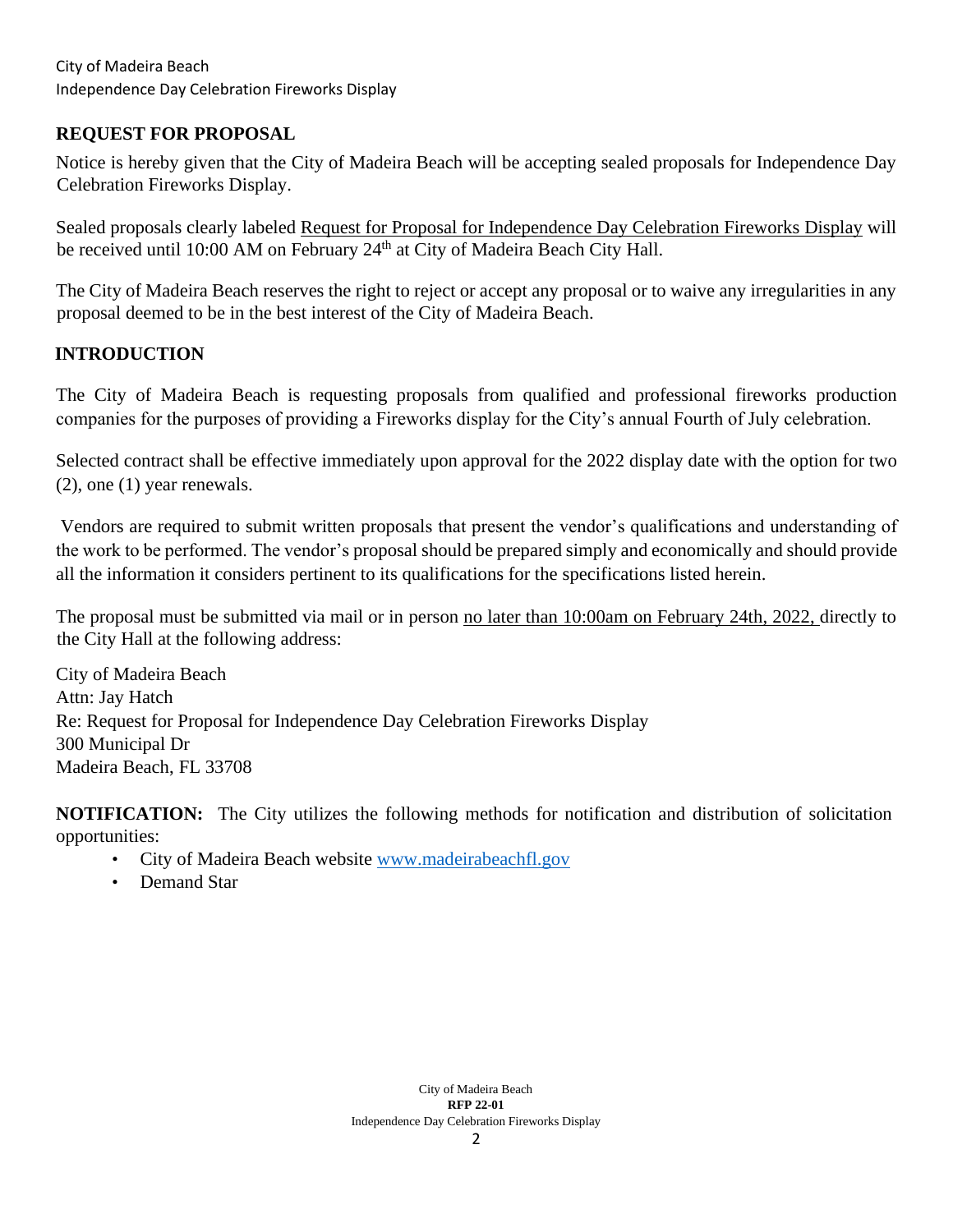# **PART A**

**ADDENDA:** Any interpretations, corrections, or changes to this REQUEST FOR PROPOSAL will be made by addenda. Sole issuing authority shall be vested in the Recreation Department. Addenda will be posted and available through the City notification methods shown above.

**SUBMISSION:** Sealed Proposals and all copies must be received on or before the Due Date and Time (local time) at the City Hall Lobby reception desk located at 300 Municipal Dr., Madeira Beach, Florida, 33708. Proposals must be presented in a sealed container unless otherwise indicated. All Proposals must be clearly marked "RFP #22-01 - INDEPENDENCE DAY CELEBRATION FIREWORKS DISPLAY". The number of this REQUEST FOR PROPOSAL must appear on all correspondence, or inquiries, pertaining to this proposal. The Proposer's name, return address, the proposal number, proposal title, Due Date and Time must be noted on the outside of the sealed container. Included in the sealed container shall be:

- One (1) unbound original clearly identifying Proposer and marked "ORIGINAL".
- Five (5) bound copies clearly identifying Proposer and marked "COPY"
- One (1) USB Electronic copy

**LATE PROPOSALS:** Hard copy Proposals received at the City of Madeira Beach City Hall after the Due Date and Time shall be considered non-responsive. It is the sole responsibility of Proposer to ensure its Proposal is received by the City by the Due Date and Time. The City is not responsible for the lateness due to weather conditions, delivery service, or any other reasons.

**PROPOSAL OPENINGS:** All Proposals submitted before the Due Date and Time shall be publicly opened by the Recreation Director at the City Hall Building, located at 300 Municipal Dr. Madeira beach, FL.

**SCHEDULE:** A summary schedule of the major activities associated with this solicitation is presented below. The City, at its sole discretion, may modify this schedule as the City deems appropriate.

| <b>ACTIVITY</b>                    | <b>DATE</b>                    |
|------------------------------------|--------------------------------|
| <b>Advertisement for Proposal</b>  | February 7, 2022               |
| Deadline for Delivery of Questions | February 16, 2022              |
| Answers posted by                  | February 18, 2022              |
| Proposal Opening                   | February 28, 2022 @ at 10:00am |
| Commission Award of Contract*      | <b>TBD</b>                     |

\*Tentative and subject to change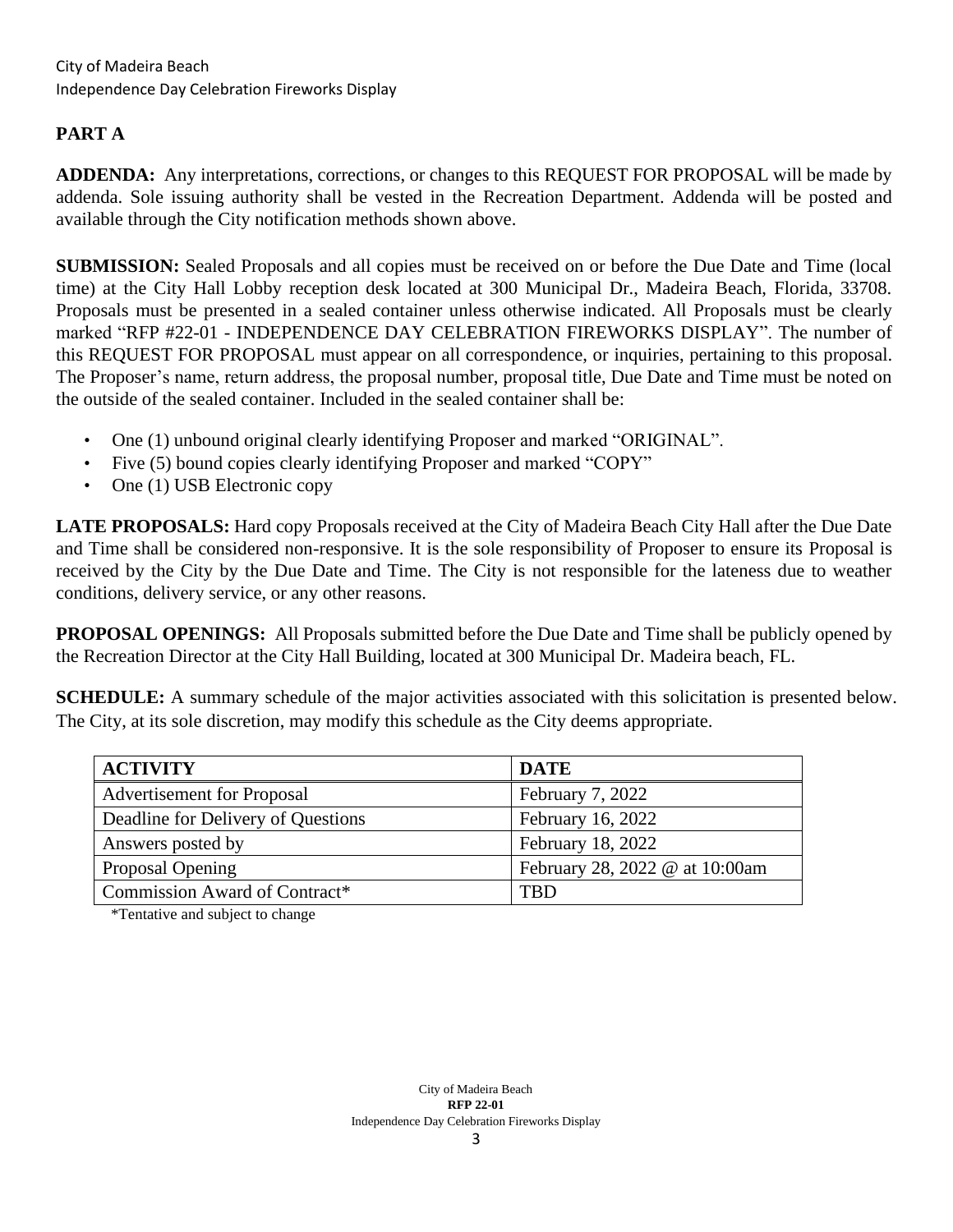#### **MEETING LOCATIONS:**

- **City Hall -** located at 300 Municipal Dr. Madeira Beach, FL 33708
- **POINT OF CONTACT:** For information concerning procedures for responding to this Request for Proposal, contact the Recreation Director via email at jhatch@madeirabeachfl.gov . Such contact shall be for clarification purposes only.

**QUESTIONS:** Each Proposer must examine this proposal, which incorporates all its addenda, instructions, special conditions, and attachments to determine if the requirements are clearly stated. All questions concerning this proposal, such as discrepancies, omissions and exceptions to any term or condition of the REQUEST FOR PROPOSAL documents, including the Sample Agreement, should be submitted in writing. Questions of a material nature must be received prior to the Deadline for Delivery of Questions specified in the schedule.

Failure of the Proposer to examine all pertinent documents shall not entitle the Proposer to any relief from the conditions imposed in the Agreement.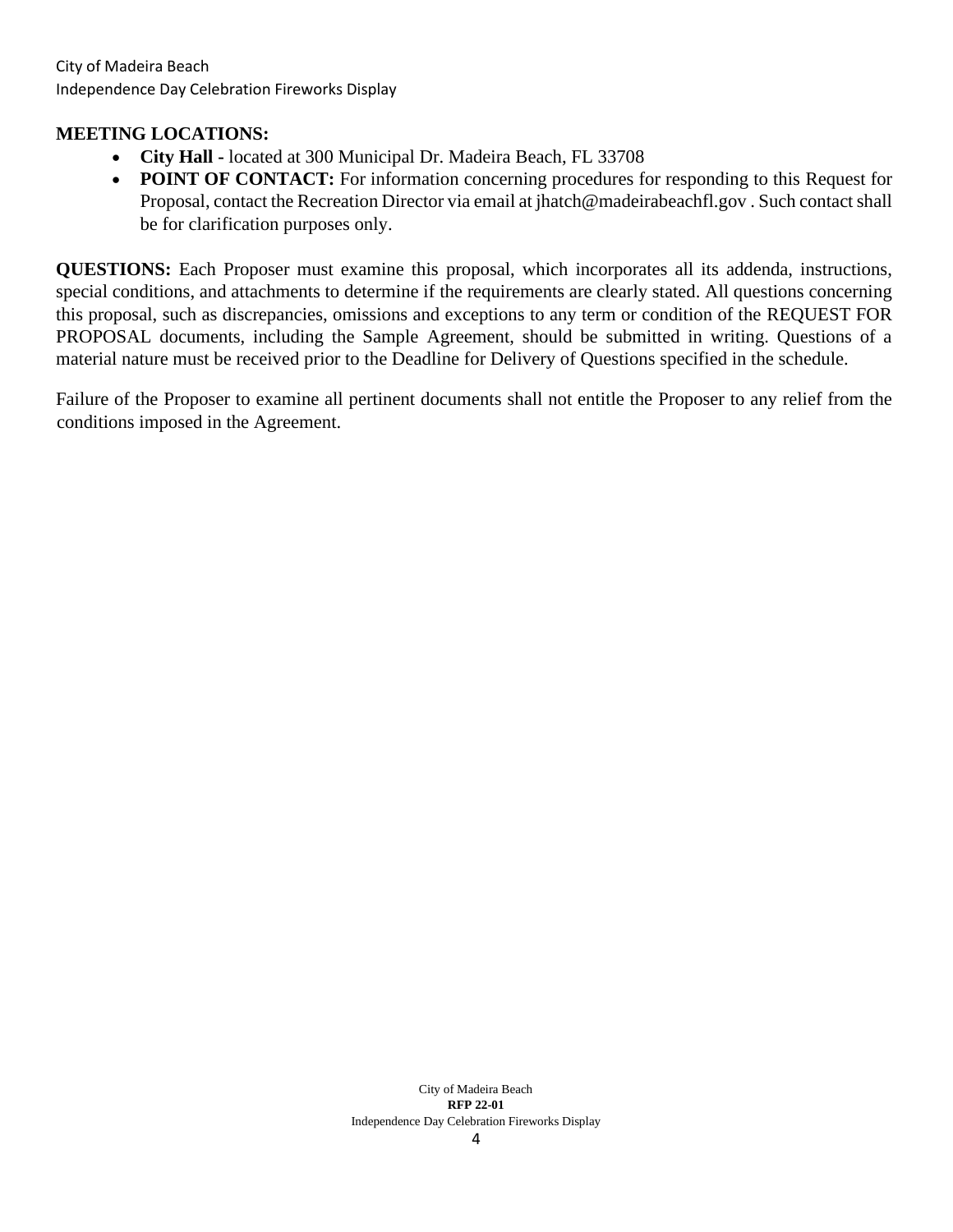#### **SPECIAL TERMS AND CONDITIONS**

#### **Addenda, Changes, and Interpretations**

Requests for clarification, modification, interpretation, or changes must be received prior to the Deadline for Delivery of Questions. Requests received after the Deadline may not be addressed.

Additionally, all questions received, and responses given will be provided via an addendum to this REQUEST FOR PROPOSAL and uploaded to the City Website and DemandStar.

All addenda are a part of the REQUEST FOR PROPOSAL solicitation documents and each Proposer will be bound by such addenda. It is the responsibility of each Proposer to read and comprehend all addenda issued. Failure of any Proposer to acknowledge an issued addendum in its Response will not relieve the Proposer from any obligation contained therein.

#### **Selection of Proposal**

Prior to contract award, any Proposer may be required to show that the company has the necessary facilities, equipment, ability, and financial resources to perform the work specified in a satisfactory manner and within the time specified. In addition, the company must have experience in work of the same or similar nature, and can provide references, which will satisfy the City. The City may conduct such investigations as the City deems necessary to establish the responsibility, qualifications, and financial ability of proposal, suppliers and individuals, or entities to perform the Work in accordance with the Contract Documents. In evaluating whether a Proposer is responsible, the City will consider the qualifications of the Proposer and may consider the qualifications and experience suppliers proposed for those portions of the Work for which the identified suppliers must be submitted as provided in the Proposal Documents. The City will also consider whether the Proposer is of doubtful financial ability or fails to meet any other pertinent standard or criteria established by the City. City, at its sole discretion, may select the Proposer that it believes is appropriately qualified, responsible, and responsive.

#### **Lobbying**

Lobbying is prohibited in all City of Madeira Beach competitive selection processes and contract awards including but not limited to, requests for qualifications, proposals, or proposals the award of purchasing contracts of any type. The purpose of this prohibition is to protect the integrity of the procurement process by shielding it from undue influences prior to the contract award, a proposal protest being resolved, or the competitive selection process being otherwise concluded. The prospective Proposer may contact the City's main office as specified on page 1 of this Request for Proposal, to address situations such as clarifications relating to the procurement process or Proposer protest.

Lobbying of evaluation committee members, city government employees, or elected officials regarding Request for Proposals, request for qualifications, invitations to proposal, purchasing contracts, or proposal protests, by the Proposer/protestor any member of the Proposer's/protestor's staff, any agent or representative of the Proposer/protestor, or any person employed by any legal entity affiliated with or representing a Proposer/protestor, is strictly prohibited from the date of the advertisement, or on a date otherwise established by the Board of Commissioners, until either an award is final, any protest is finally resolved, or the competitive selection process is otherwise concluded. Any lobbying activities in violation of this section or on behalf of a Proposer/protestor will result in the disqualification or rejection of the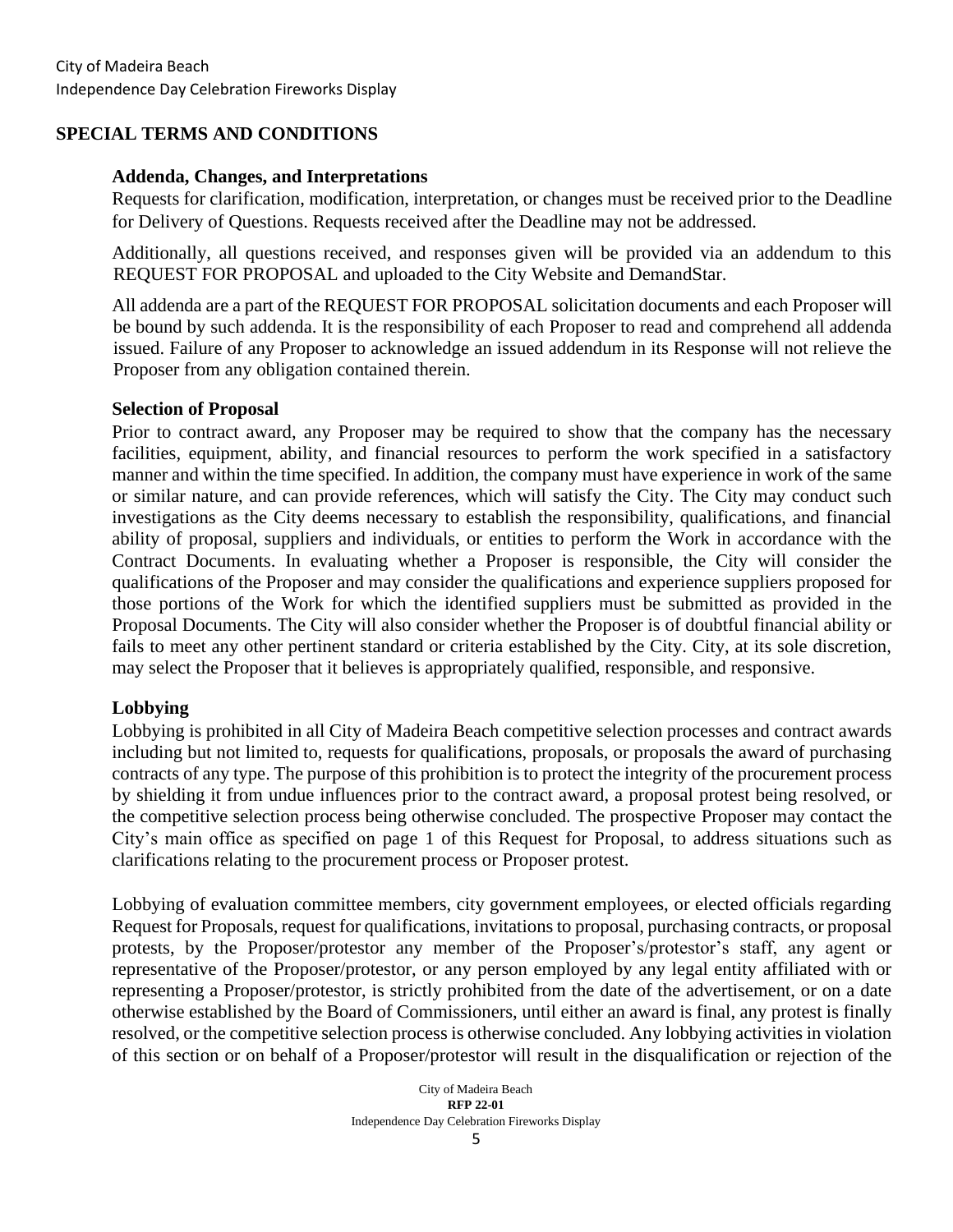Proposal, quotation, statement of qualification, Proposal or contract, and may lead to debarment of the Proposer or Proposer/protestor.

For purposes of this provision, lobbying means influencing or attempting to influence action or nonaction, and/or attempting to obtain the goodwill of persons specified in this section involved in the selection, ranking, or contract award in connection with any Request for Proposal, request for quotation, requests for qualification, Proposal or purchasing contract through direct or indirect oral or written communication. The final award of a purchasing contract will be the effective date of the purchasing contract.

Any evaluation committee member, city government employee or elected official who has been lobbied must immediately report the lobbying activity to the City Manager.

#### **Binding Offer**

A submitted proposal made pursuant to the Request for Proposals will be considered a binding offer to perform the required services, assuming the terms of an agreement between the parties is satisfactorily negotiated. Each Proposal must be signed by a Person who is legally authorized to bind the Proposer to the Proposal. The submission of a proposal will be taken as a prima facie evidence that the proposer has fully familiarized itself with the contents of this Request for Proposals. Proposals will be in force for a period of one hundred and eighty (180) days from the date of the public proposal opening.

#### **The City's Acceptance or Rejection of Proposals**

- Reject any and all Proposals that fail to satisfy the requirements and specifications in this REQUEST FOR PROPOSAL
- Accept the Proposal, which is the highest rated, responsive proposer.
- Waive minor irregularities in any Proposal
- Issue addenda or otherwise revise the requirements in this REQUEST FOR PROPOSAL
- Reject all Proposals, with or without cause
- Issue requests for new Proposals
- The City concludes that collusion existed among two or more Proposers
- Cancel this Request for Proposal

#### **Proposer's Costs**

The City shall not be liable for any costs incurred by Proposers in responding to this RFP.

# **Anti-Collusion:**

Proposer certifies that its Proposal is made without prior understanding, agreement, or connection with any other corporation, firm or person submitting a Proposal for the same materials, services, supplies, or equipment and is in all respects fair and without collusion or fraud.

Any such violation may result in Agreement cancellation, return of materials or discontinuation of services and the possible removal of Proposer from participation in future City solicitations for a specified period.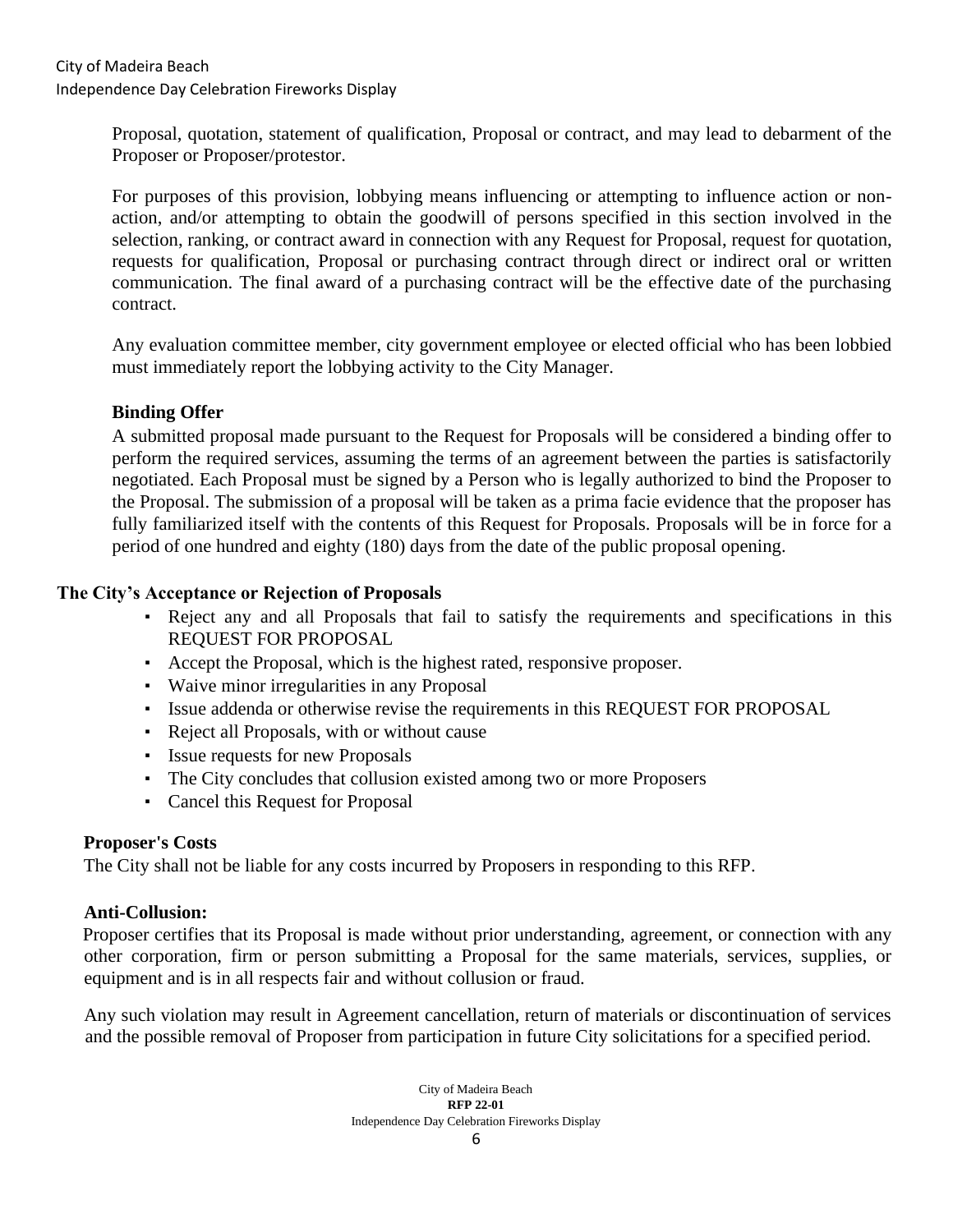The City reserves the right to disqualify a Proposer during any phase of the competitive solicitation process and terminate for cause any resulting contract upon evidence of collusion with intent to defraud on the part of the Proposer.

#### **Notification of Public Entity Crimes**

Pursuant to Section 287.133, Florida Statutes, you are hereby notified that a person or affiliate who has been placed on the convicted providers list following a conviction for a public entity crime may not submit a Proposal on a contract to provide any goods or services to a public entity; may not submit a Proposal on a contract with a public entity for the construction or repair of a public building or public work; may not submit Proposals on leases or real property to a public entity; may not be awarded or perform work as a provider, supplier, sub-Proposer, or consultant under a contract with any public entity; and may not transact business with any public entity in excess of the threshold amount provided in Section 287.017 [F.S.] for Category Two [\$35,000.00] for a period of thirty-six (36) months from the date of being placed on the convicted providers list.

#### **Specifications:**

The specifications contained in the Scope of Services may include items that are considered minimum, mandatory, or required. If any Proposer is unable to meet or exceed these items and feels that the specifications are overly restrictive, the Proposer must notify the Purchasing Department prior to the Deadline for Delivery of Written Questions. If no such notification is received prior to the Deadline for Delivery of Written Questions, the City will consider the specifications to be acceptable to all Proposers.

#### **Proposal Firm for Acceptance:**

Proposer warrants that by virtue of submitting a Proposal, the Proposal and the prices quoted in the Proposal will be firm for acceptance by the City for a period of one hundred fifty days from the Due Date and Time.

#### **Communications:**

Only written communications from Proposer, which are signed by a person authorized to bind the Proposer will be recognized by the City as duly authorized expressions on behalf of Proposer.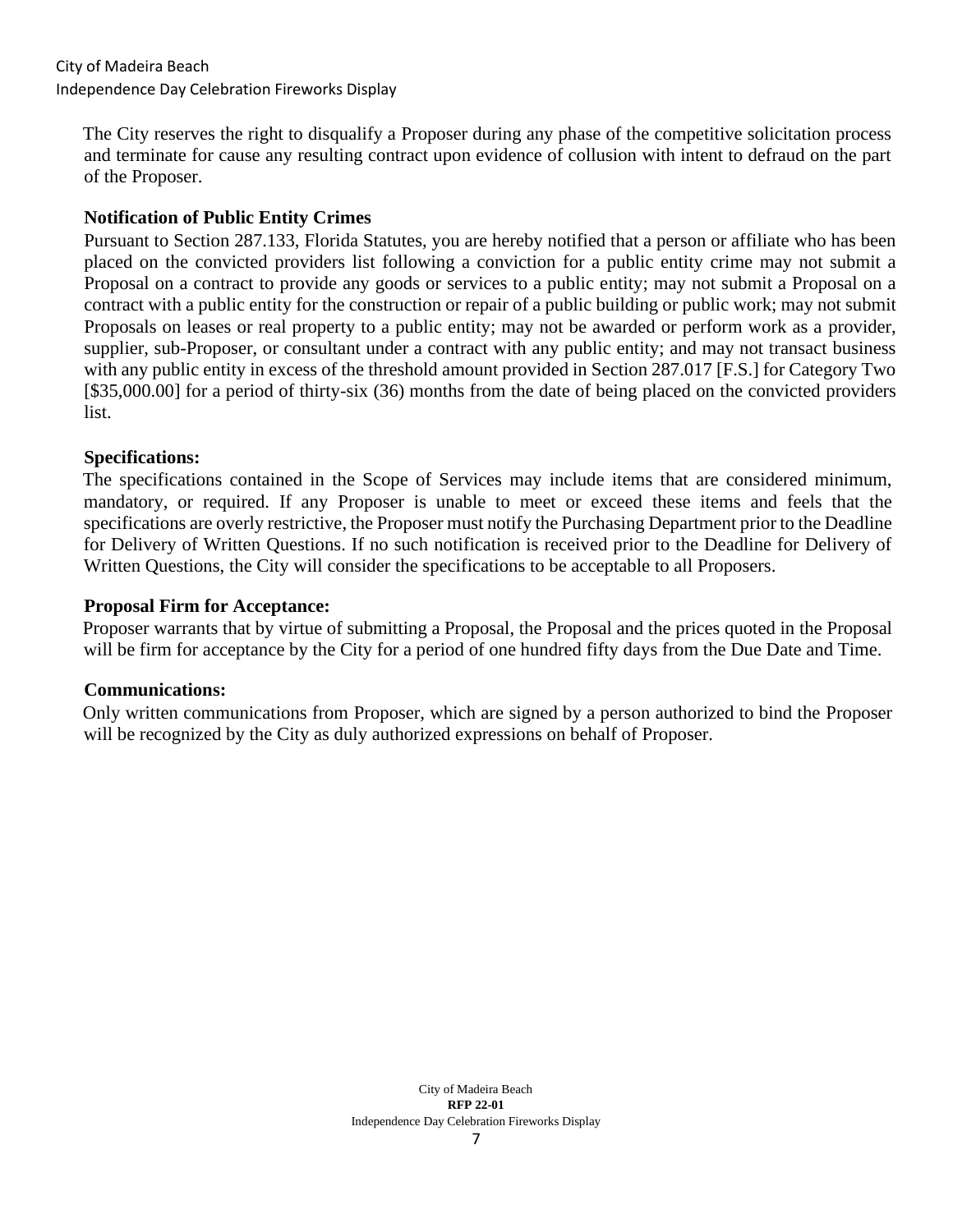# **PART B:**

# **SCOPE OF SERVICES:**

The City of Madeira Beach is requesting proposals from qualified and professional fireworks production companies for the purposes of providing a Fireworks display for the City's annual Fourth of July celebration. The display shall be fired electronically and the supply, delivery, set-up, firing, breakdown and disposal shall not exceed the budget of \$30,000.

Selected proposal shall be effective immediately upon approval and signature of contract for the 2022 display date with the option for two (2), one (1) year renewals.

Proposers are requested to provide proposals offering the City maximum variety in color, shell size, length and over all effect to **maximize value within the budget**. Length and variety of fireworks display will be evaluation points considered on the Proposed Cost Schedule (Exhibit A).

Proposals shall include display dates of July 3, 2022 and July 4, 2022. Display location from land shall have a fall out zone of 350 ft diameter and the barge display shall have a fall out zone of 700ft diameter.

Proposals will include firing from a barge or non-permanent floating structure and the cost of the barge will be considered in-addition to the initial fireworks budget amount of \$30,000. Firing from a barge is the preferred method of the City of Madeira Beach but it is not a requirement for responses.

Proposals shall also include proposed terms for cancellation and/or rescheduling of fireworks display.

**Indemnification**: Due to the inherent dangers in major fireworks displays, the winning Proposer must, and by accepting the work agrees to, indemnify and hold harmless the City, its officers, and employees, from liabilities, damages, losses and costs, including, but not limited to, reasonable attorney's fees, to the extent caused by the negligence, recklessness, or intentional wrongful misconduct of the Proposer and persons employed or utilized by the Proposer in the performance of the contract.

Such Proposer indemnification shall not be limited to the amount of comprehensive general liability insurance which it otherwise carries for the event. Nothing contained herein is intended nor shall it be construed to waive the City's rights and immunities under the common law or Florida Statutes § 768.28, as amended. This obligation shall not be construed to negate, abridge, or otherwise reduce any other right or obligation of indemnity which would otherwise exist as to any party described in this section.

Proposer shall pay all claims, losses, liens, settlements or judgments of any nature whatsoever, excluding only those in which the damages arose out of the sole negligence of the City or a third party, in connection with the foregoing indemnifications, including, but not limited to, reasonable attorney's fees and costs to defend all claims or suits in the name of the City when applicable.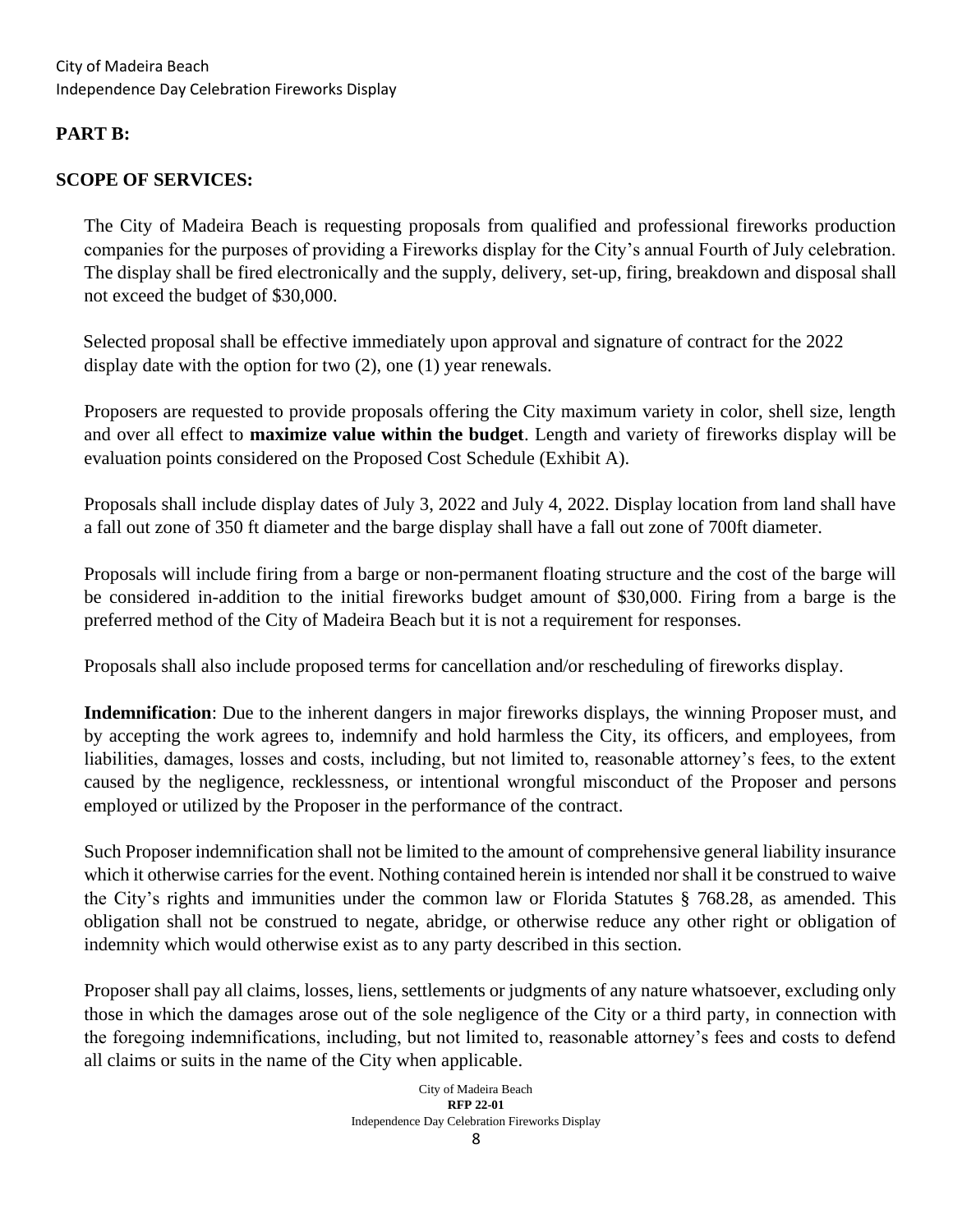# **A. GENERAL INFORMATION**

- a. Time of Display Display will begin at approximately 9:00 PM on the selected date. Start times may be adjusted by the City in anticipation of inclement weather or as mutually agreed upon by the selected Proposer and the City.
- b. Date of Display The City is seeking proposals from July 3, 2022 and July 4, 2022 in order to maximize value within the budget.

# **B. LENGTH OF DISPLAY**

a. The length of the display shall be minimum of 20 minutes from beginning to end. Proposer's are requested to indicate in their proposal how long the display shall last. Shells must be launched at a moderate rate, at a minimum of eight to ten second's or shorter.

# **C. SHELLS**

- a. Proposer must offer a variety of shell types. Shells must have different functions, patterns of break, colors, and sizes. Proposer must provide a list of types of shells offered with the proposal.
- b. Proposer shall deliver all required equipment, mortar tubes, racks, shells ,etc. to the launch size. The display must be electronically fired.
- c. The City of Madeira Beach Fire Chief and/or Fire Marshal reserves the right to inspect and count the shells and compare the actual inventory at the site to the material list submitted as part of the final accepted bid proposal.
- d. Proposer shall be responsible for sufficient electrical cables to ensure fireworks will be set up in the safest manner possible. A shooter's box shall be utilized and proposer shall provide licensed pyrotechnician and assistants with the required protective gear as per NFPA 1123.

# **D. INCLEMENT WEATHER**

- a. Display will be fired in all weather conditions. The exception may be torrential rain, severe lightning, and sustained winds of 15MPH or greater. If a barge is being utilized and significant weather or rough water hazards exist, the City and Proposer may mutually agree to delay or cancel the display.
- b. If the display is cancelled due to inclement weather, the City will either:
	- i. Reschedule the display for the following evening.
	- ii. Not reschedule the display.

# **E. CANCELLATION/POSTPONEMENT POLICY**

a. Proposer shall identify on the Bid Schedule (Exhibit A) any and all payment requirements the proposer expects the City to pay in the event the Proposer has delivered and set up the display and: (1) The display is cancelled and is not rescheduled (fireworks are not utilized); or (2) the display is postponed until the following evening.

# **F. FIRING FROM A BARGE**

a. If possible, fireworks will be fired from a barge, supplied by the proposer, offshore of the Madeira Beach Recreation Center located at 200 Rex Place, Madeira Beach FL 33708.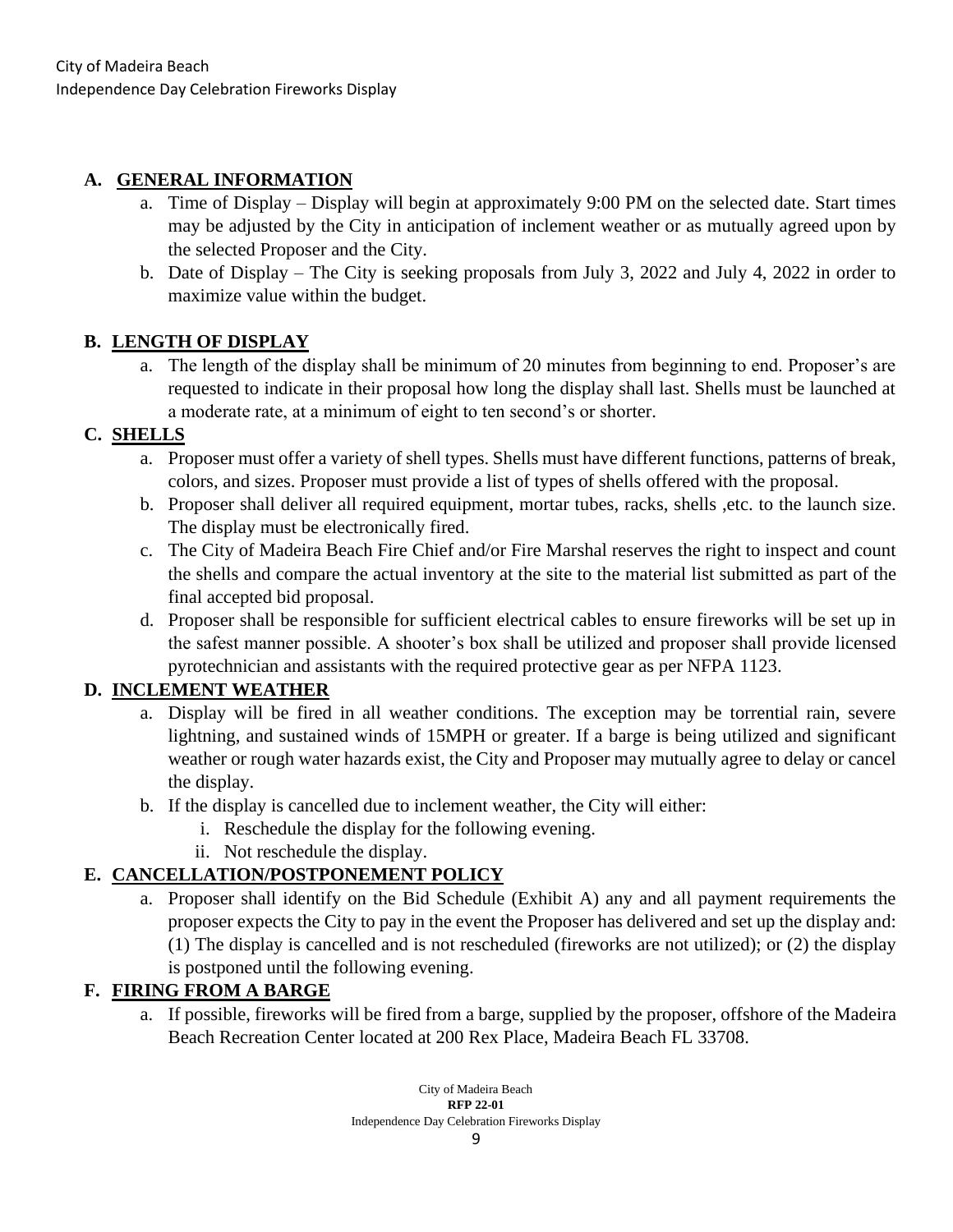Independence Day Celebration Fireworks Display

- b. Proposer shall coordinate with the City of Madeira Beach for staging set up and removal of the Fireworks.
- c. Barge may arrive in the City of Madeira Beach no more than three (3) days prior to the date of the fireworks display date and must be removed no more than three (3) days after the fireworks display date, unless written approval is provided by the City.
- d. On the day of the display, the barge shall be moved to its firing location which is approximately 1,000ft north of the Madeira Beach Recreation Center (200 Rex Place, Madeira Beach FL 33708)
- e. Barge shall be at the designated firing location no later than one hour prior to display start time.
- f. The \$30,000 budget for the display is for FIREWORKS ONLY. Proposer must include, in the proposal, the cost for the barge and any other associated costs for firing off a barge structure.

# **G. CLEAN UP**

a. The proposer shall be responsible for all set up, tear down, and clean up. The firing location and the staging areas must be restored to their original condition following the display. The proposer must sweep the launch site and locate, identify, and remove any unexploded shells.

# **H. SAFETY STANDARDS**

- a. All fireworks shall be performed according to the National Fire Protection Association Code for the Outdoor Display of Fireworks, NFPA Standard 1123.
	- i. Proposer must perform all work in strict accordance with all applicable Federal, State, and Local laws and regulations.
	- ii. With prior arrangements, the City will provide overnight security, if needed, for fireworks the night before the display and the additional night if the display is postponed for the following evening.

# **I. LICENSES AND INSURANCE**

- a. Valid Federal Explosives License issued by the BATFE Mandatory
- b. Proposer is responsible for all permits and licenses as required by Federal, State, and Local Authorities
- c. Proposer must provide copies of all permits and licenses to the City of Madeira Beach Fire Chief, Fire Marshal, or designee at least two weeks prior to ANY display.
- d. Liability Insurance in the amount of \$5,000,000. City of Madeira Beach and the Pinellas County School Board shall be listed as additional insured under the certificate of insurance.

# **J. AGENCY NOTIFICATIONS**

- a. Proposer will notify all agencies of fireworks display as necessary, i.e. Coast Guard, FAA, etc.
- b. The City of Madeira Beach will coordinate with Pinellas County Sheriff's Office and the Madeira Beach Fire Department to ensure proper safety clearance of fall out zone.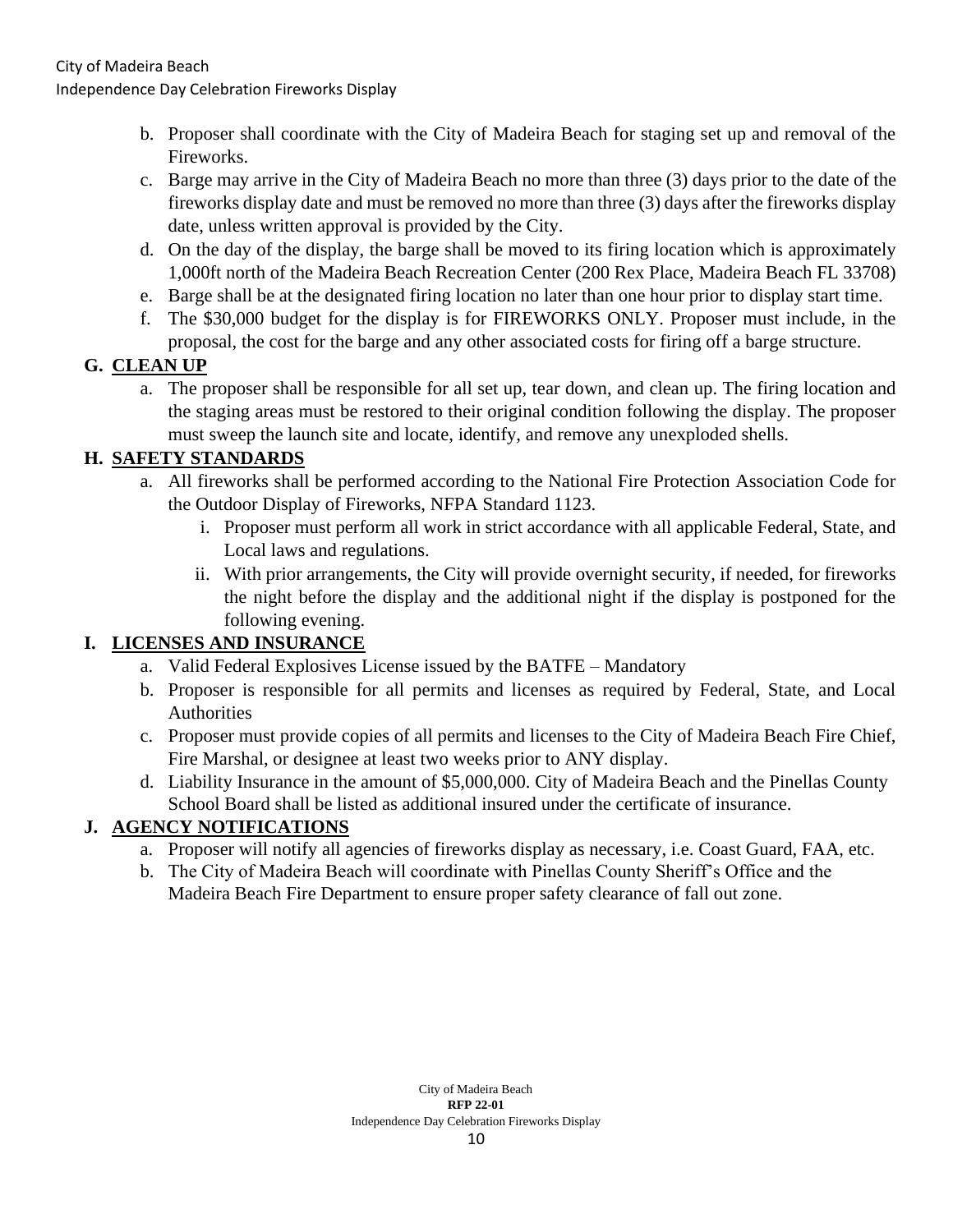# **PART C:**

# **PROPOSAL RESPONSE REQUIREMENTS**

The information each proposer provides will be used to determine the most qualified proposer and those with the perceived ability to perform the scope of services as stated in the Request for Proposals, which may best meet the overall needs of the City.

An evaluation of responding firms will be conducted for the purposes of clarification of both the firm's ability and prospective benefit to the City. For more information refer to Section D: Evaluation of Proposals.

#### **Information to be Submitted**

The information identified in this section must be contained within your proposal. The contents of each proposal must be **separated** and **arranged with tabs and must be organized in the same order and following the same format as listed below,** identifying the response to each specific item.

# **Section 1: MINIMUM QUALIFICATIONS**

Each Proposer shall submit information and documentation requested that confirms it meets the following qualification requirement(s):

- a. Proposer must have been in business for a minimum of three (3) years. All Proposers must be qualified and licensed under the laws, rules, and regulations of the State of Florida to perform the work required by these contract documents. **Documentation is required.**
- b. Proposers must provide a written statement of assurance of proposer's ability to meet the insurance and performance requirements set out in this RFP if selected for award.
- c. Proposers must certify they maintain a drug-free workplace program compliant with the standards set forth in Florida Statutes § 440.102. **Documentation is required. Form C**

# **Section 2: EXECUTIVE SUMMARY**

An executive summary must be provided that includes a statement of interest in providing the fireworks display for the City of Madeira Beach pursuant to the RFP. Proposer should introduce its company, highlighting its background and achievements earned while providing services that are subject of this RFP.

Proved a statement of the proposer's understanding of the services and responsibilities required and a narrative description of the proposed approach to ensure that the services are performed in a manner that upholds or exceeds the City's high standards and levels of customer satisfaction.

Provide a statement of organization which includes the following information:

- Legal name, including DBA (if any), for the contract
- State of organization of incorporation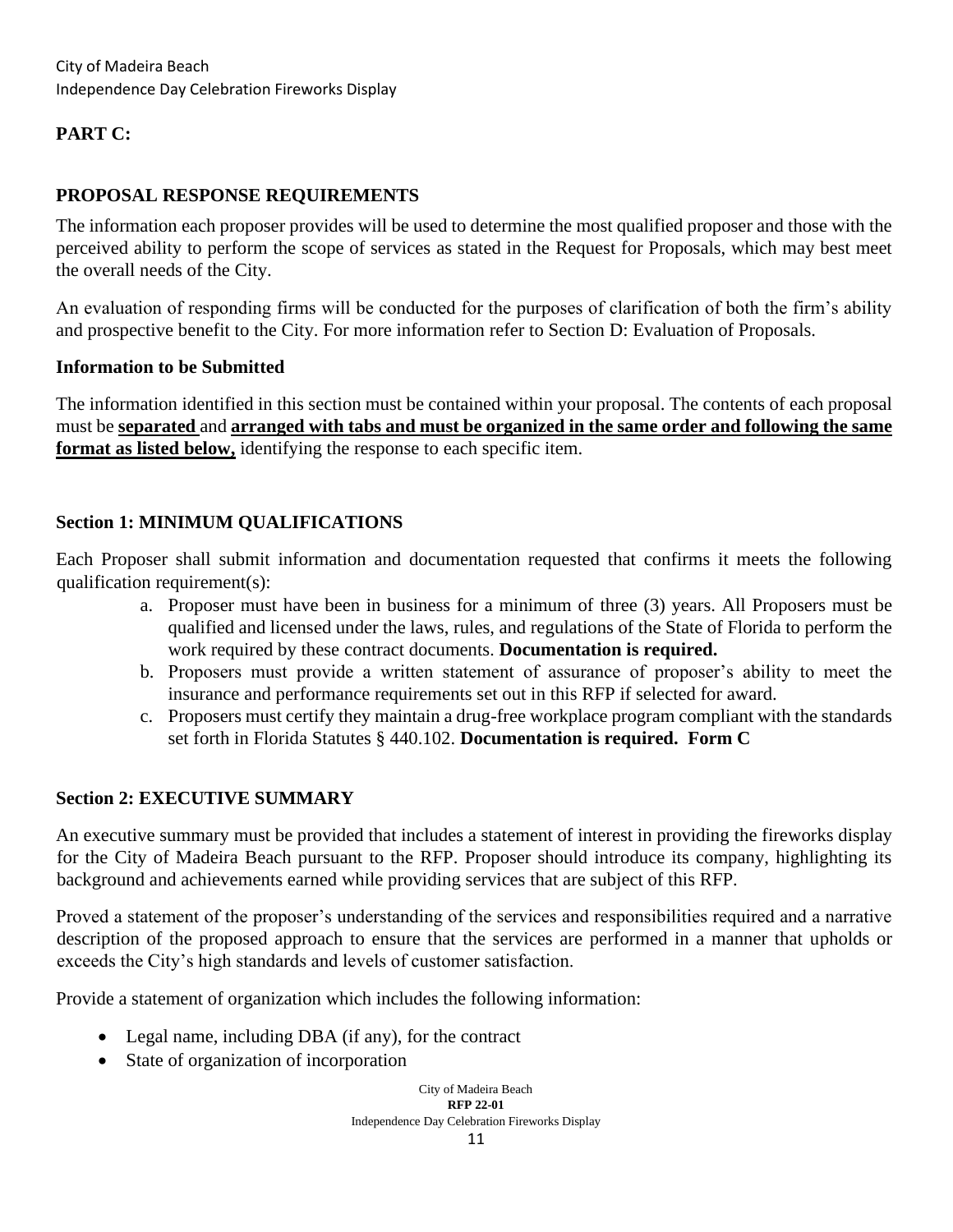- Ownership structure of the proposer
- Contact information for corporate headquarter to include address, phone number and email address
- Contact information for local office to include address, phone number and email address
- Years in business
- List of officers, owners, and/or partners to include name, address, and phone number.

Executive summary should not exceed five (5) pages total.

#### **Section 3: BUSINESS ETHICS**

Disclose and circumstances where the conduct of the proposer, or any officer, partner, major shareholder (greater than five percent (5%) interest, or other related party is currently being investigated by any governmental, administrative, or law enforcement entity or agency. Also disclose any adverse decision against the proposer or such related parties (including, but not limited to judgments entered by any court, whether state or federal), or settlement with any such legal or administrative body in the past five years.

If proposer or any related parties have other business interests or relations that may cause, or appear to cause, a conflict of interest in its business with the City the details of such conflicts must be stated here. If no conflicts exist that fact should also be stated here.

Proposer must disclose whether it has been convicted of a public entity crime in its history and provide relevant dates and details concerning the conviction.

Proposer must disclose if it has ever been terminated from a contract.

# **Section 4: EXPERIENCE AND PAST PERFORMANCE**

Provide a summary of the proposer's experience providing fireworks display services. Include the total number of years in business.

Provide information about the proposer's background providing services similar in complexity and scope to those detailed in the RFP.

The City reserves the right to discuss past performance with the companies and/or contacts provided and will give consideration to the feedback received. Proposer's response to this Section must not exceed five (5) pages.

# **Section 5: REFERENCES**

Please list three (3) client references. For each reference include contact name, title, address, current telephone number and email address. Also include a brief description of the services provided, the start date for the agreement, and the total dollar value of the contract.

# **Section 6: EVENT OPERATIONS PLAN (40 Points)**

Each respondent shall demonstrate its capacity to deliver professional pyrotechnics. Proposer shall outline methodology and logistics needed to meet the goals outlined in the RFP. This should include a planned delivery schedule and timeline for the event.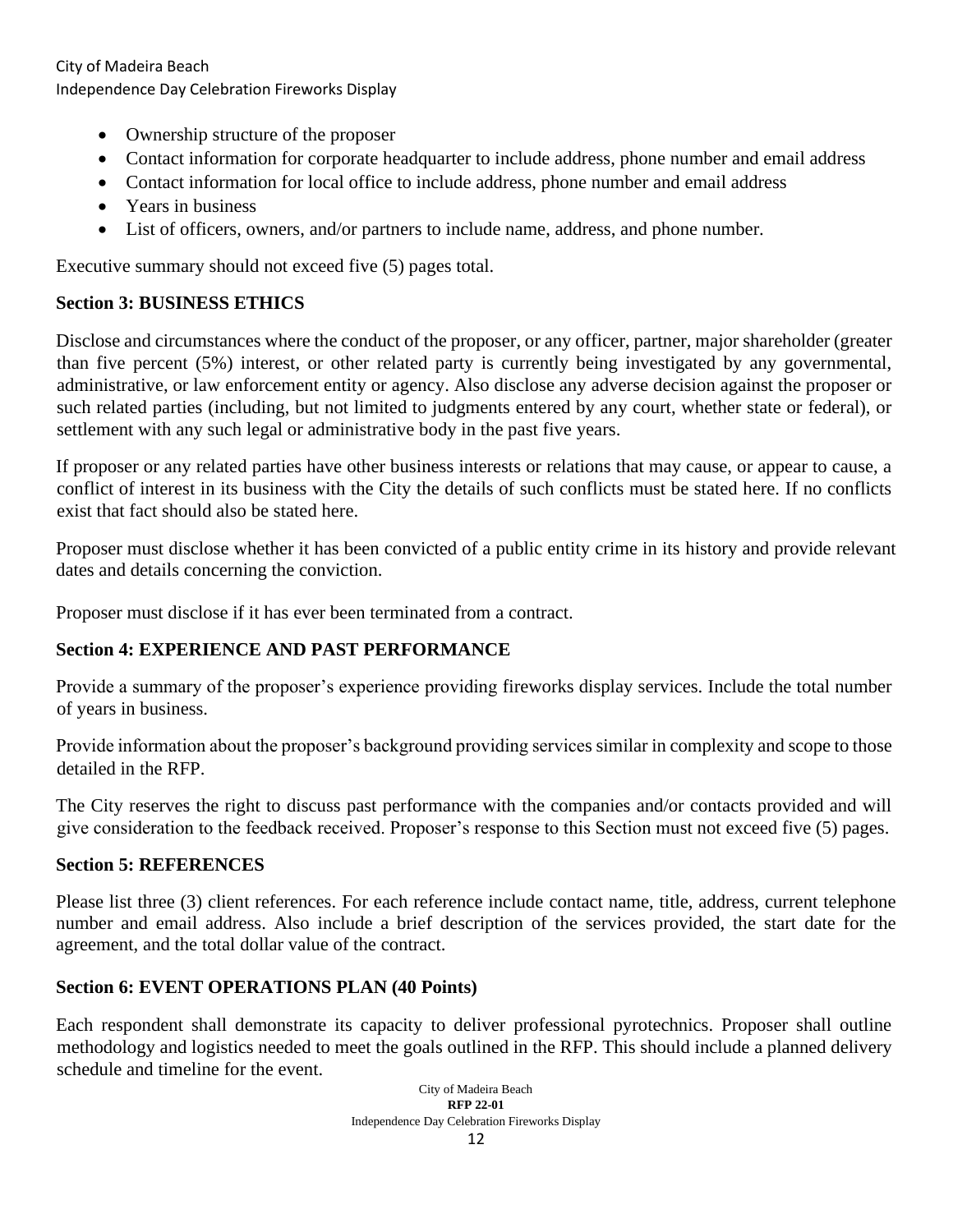# **Section 7: COMMITMENT TO EVENT BUDGET (60 Points)**

Proposer shall provide a total base fee for the display. Each proposer shall include shall explain the methods and process it will utilize to ensure the project is within budget and that the City of Madeira Beach will be receiving maximized value with the budgeted amount.

#### **Section 8: REQUIRED FORMS**

Proposer must submit attached forms:

- Form A: Acknowledgement of Addenda
- Form B: Public Entity Crimes
- Form C: Drug-Free Workplace

[Remainder of page intentionally left blank]

# **PART D:**

# **EVALUATION OF PROPOSALS Proposal Evaluation**

The City's Staff Evaluation Committee will meet to review the proposals at one or more publicly noticed meetings, as it deems necessary. The Staff Evaluation Committee's selection will be based on its review and evaluation of the proposals received.

| <b>CRITERIA</b>                             | <b>VALUE</b>     |
|---------------------------------------------|------------------|
| <b>COMMITMENT TO EVENT</b><br><b>BUDGET</b> | <b>40 Points</b> |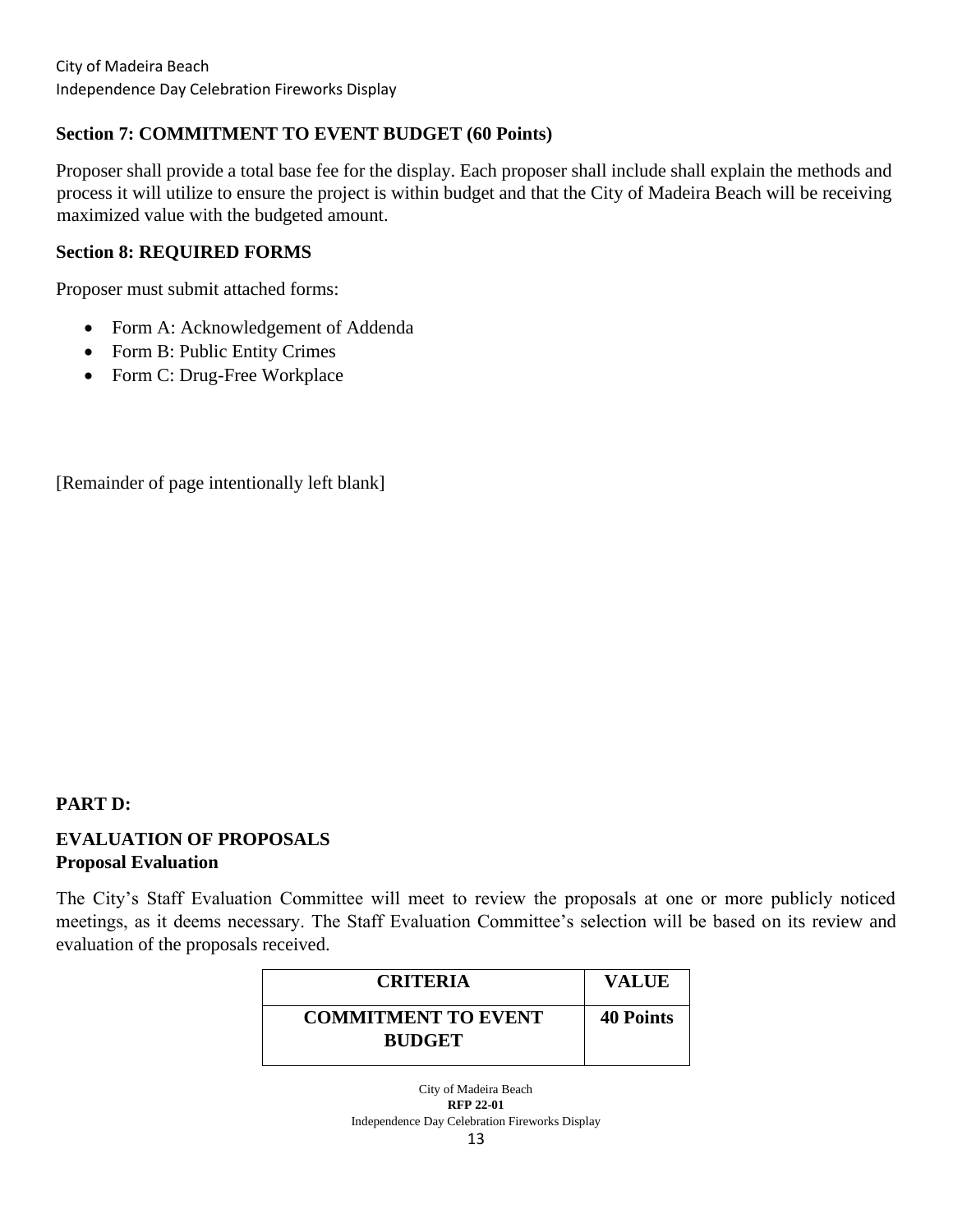| <b>PROPOSED COST SCHEDULE</b>  | <b>40 Points</b> |
|--------------------------------|------------------|
| <b>EVENT OPERATIONS PLAN</b>   | <b>10 Points</b> |
| <b>PROPOSED TERMS FOR</b>      | <b>10 Points</b> |
| <b>CANCELLATION/RESCHEDULE</b> |                  |
| <b>TOTAL</b>                   | 100 Points       |

At the conclusion if its evaluations, the Staff Evaluation Committee will establish at a public meeting, by consensus, a recommendation and order of preference to the Board of Commissioners.

#### **Ranking of Proposals**

The Staff Evaluation Committee will determine from the proposals and subsequent investigation as necessary, the proposer(s) whose proposal best meets the City's requirements.

# **PART E: NEGOTION OF THE AGREEMENT**

#### **General**

The successful proposer's proposal will serve as the basis for negotiating an agreement. Upon submission, all proposals become the property of the City which will have the right to use any or all ideas presented in any proposal submitted in response to this Request for Proposals, whether the proposal is accepted or not.

#### **Negotiation**

The Staff Evaluation Committee will make recommendations to the Board of Commissioners of those proposers it determines are best qualified to perform services, if any. Upon approval of the recommendations, the successful proposer(s) may be invited to enter negotiations. These negotiations are generally relative to the scope of services to be performed and the associated costs.

#### **Award**

Award of any resulting agreement is subject to the approval of the Board of Commissioners.

#### **Form A- Acknowledgement of Addenda**

The Proposer hereby acknowledges the receipt of the following addenda, which were issued by the City and incorporated into and made part of this RFP. It is the sole responsibility of the Proposer to ensure that all addenda have been received and receipt of each has been acknowledged. Failure to submit acknowledgement of each addendum issued may result in the Proposer being deemed non-responsive.

| <b>ADDENDA NUMBER</b>                     | <b>ADDENDA DATE</b> |  |
|-------------------------------------------|---------------------|--|
|                                           |                     |  |
| City of Madeira Beach<br><b>RFP 22-01</b> |                     |  |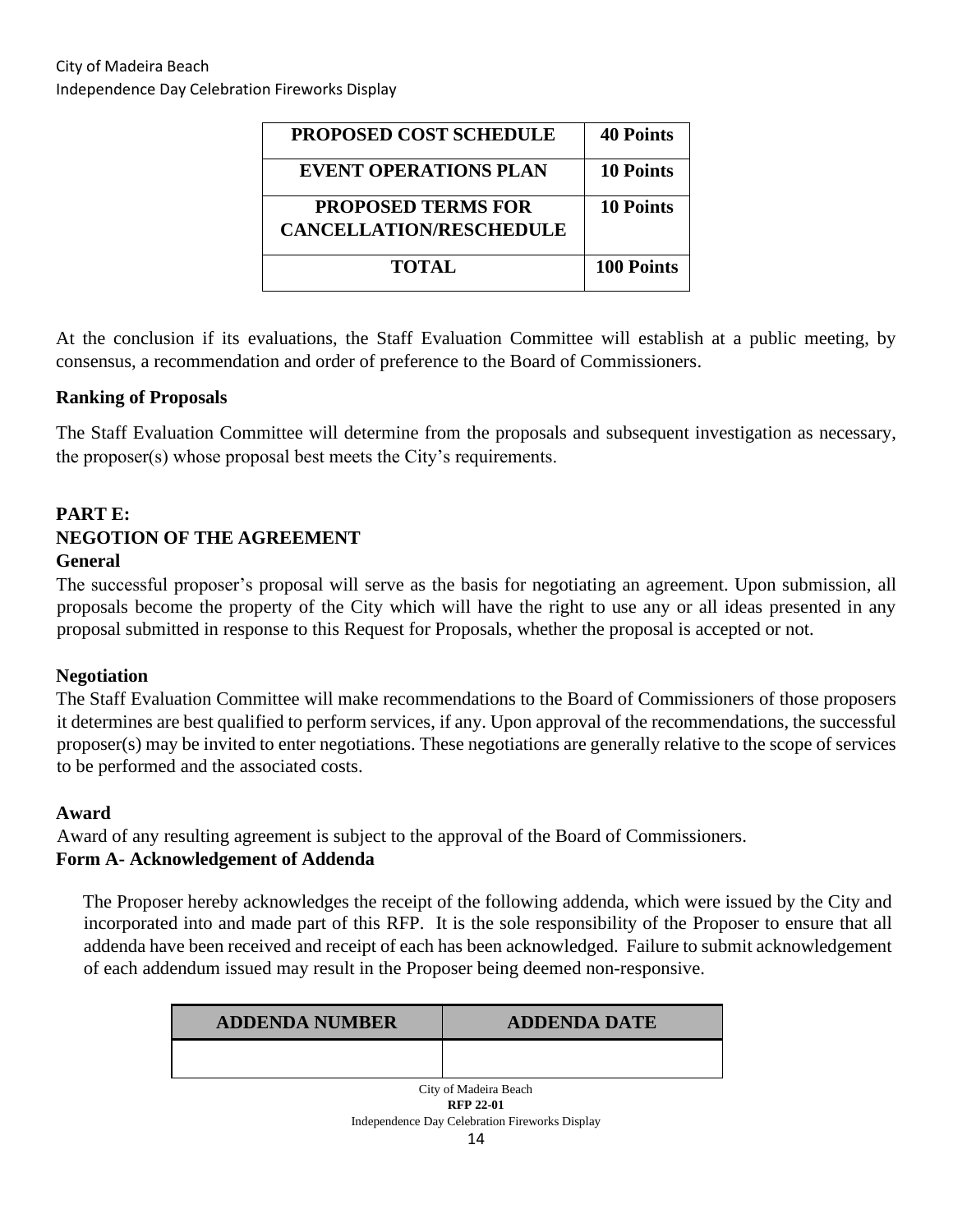Signature of Proposer's Agent Title

Printed Name Date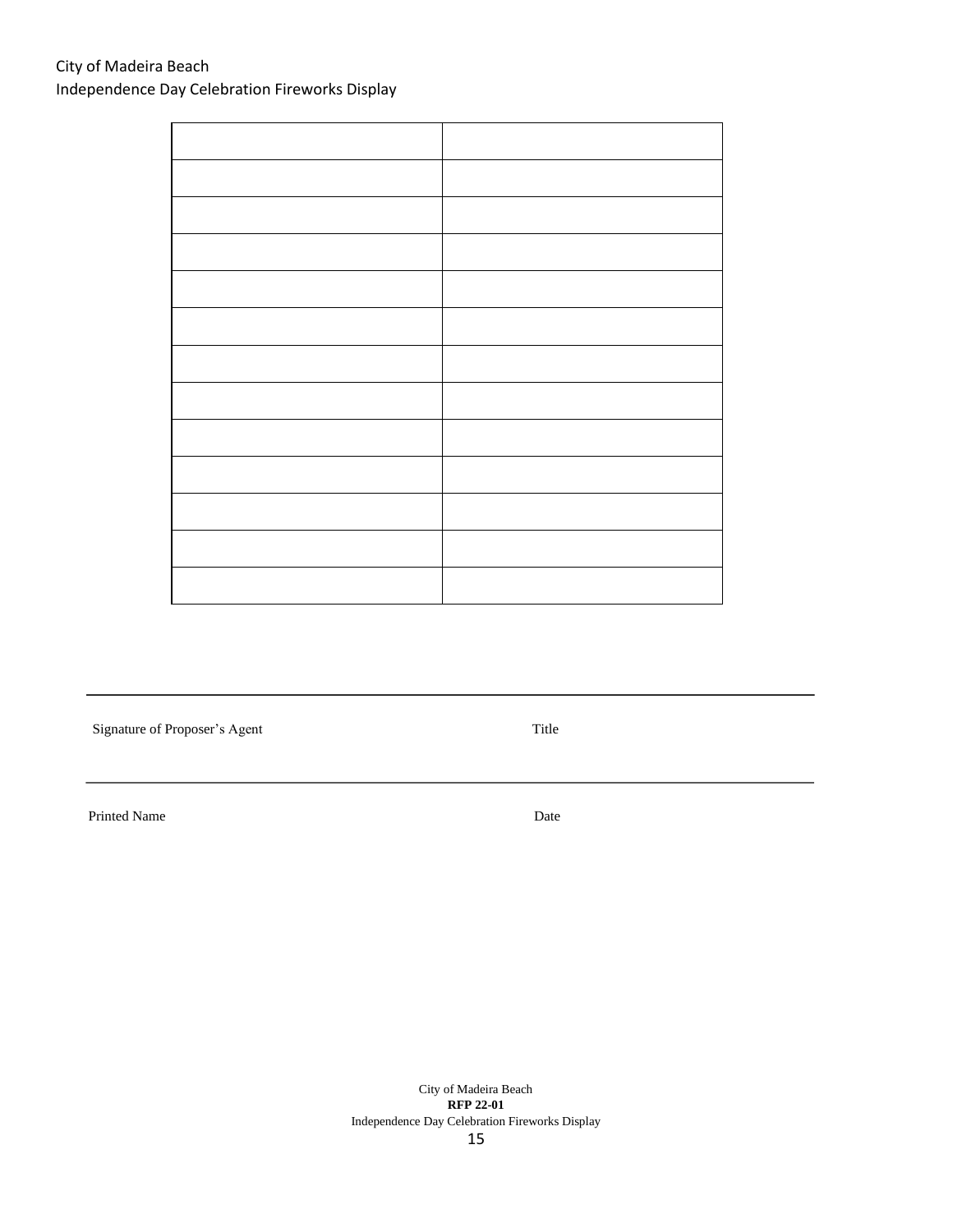#### **Form B - Public Entity Crimes**

#### **NOTIFICATION OF PUBLIC ENTITY CRIMES LAW**

Pursuant to Section 287.133, *Florida Statutes*, you are hereby notified that a person or affiliate who has been placed on the convicted providers list following a conviction for a public entity crime may not submit a Proposal on a contract to provide any goods or services to a public entity; may not submit a Proposal on a contract with a public entity for the construction or repair of a public building or public work; may not submit Proposals on leases or real property to a public entity; may not be awarded or perform work as a provider, supplier, sub-Proposer, or consultant under a contract with any public entity; and may not transact business with any public entity in excess of the threshold amount provided in Section 287.017 [F.S.] for Category Two [\$35,000.00] for a period of thirty-six (36) months from the date of being placed on the convicted providers list.

Acknowledged by:

Firm Name

Signature Date

Printed Name and Title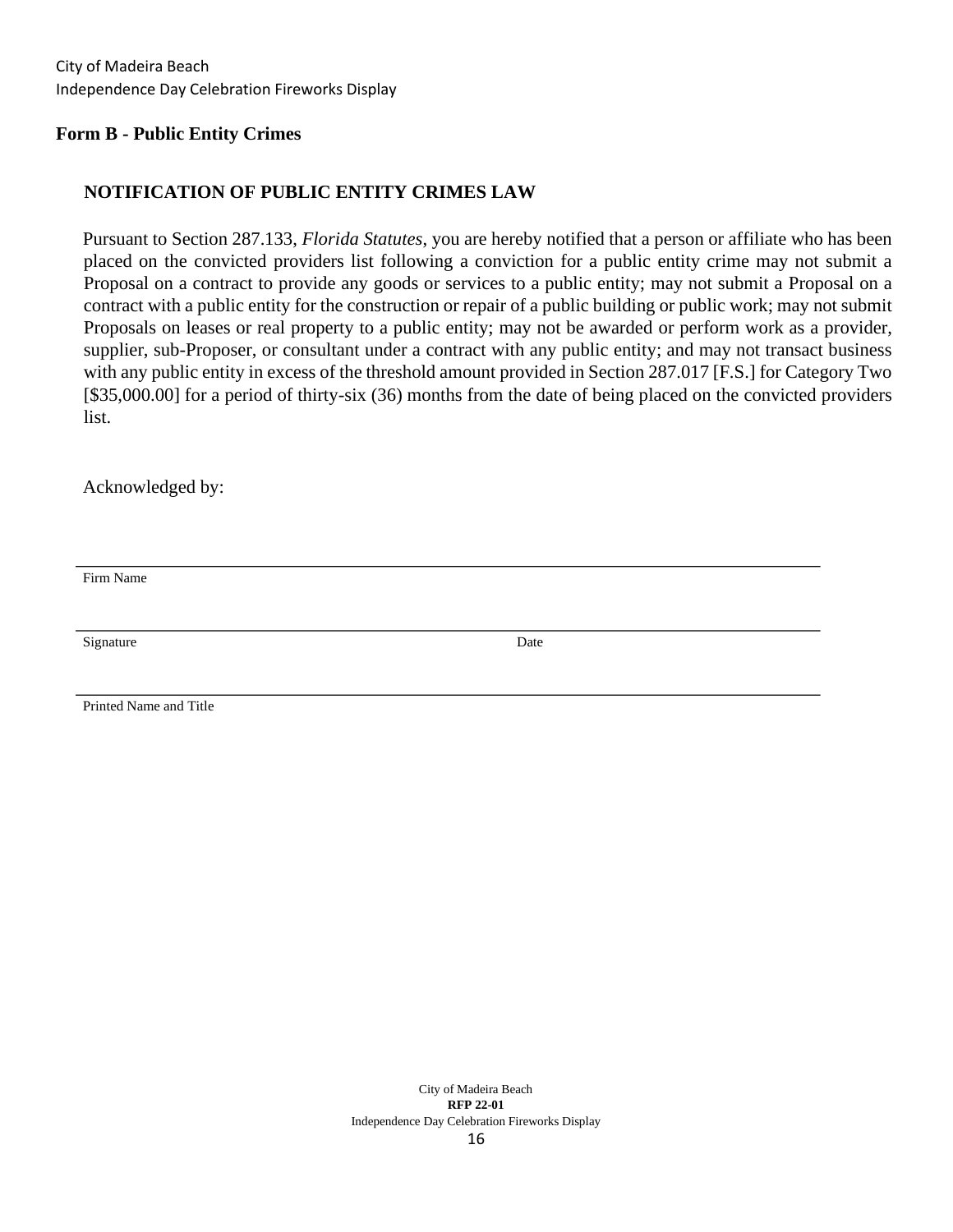#### **Form C- Drug – Free Workplace**

Proposers must certified that they maintain a drug-free workplace program compliant with the standards set forth in Florida Statutes § 440.102

As the person authorized to sign this statement, I certify that this firm complies fully with the following requirements:

- 1) This firm publishes a statement notifying employees that the unlawful manufacture, distribution, dispensing, possession, or use of a controlled substance is prohibited in the workplace and specifying the actions that will be taken against employees for violations of such prohibition.
- 2) This firm informs employees about the dangers of drug abuse in the workplace, the business's policy of maintaining a drug-free workplace, any available drug counseling, rehabilitation, and employee assistance programs, and the penalties that may be imposed upon employees for drug abuse violations.
- 3) This firm gives each employee engaged in providing the commodities or contractual services that are under proposal a copy of the statement specified in subsection (1).
- 4) In the statement specified in subsection (1), this firm notifies the employees that, as a condition of working on the commodities or contractual services that are under proposal, the employee will abide by the terms of the statement and will abide by the terms of the statement and will notify the employer of any conviction of, or plea of guilty or nolo contendere to, any violation of chapter 893 or of any controlled substance law of the United States or any state, for a violation occurring in the workplace no later than five (5) days after such conviction.
- 5) This firm imposes a sanction on or requires the satisfactory participation in a drug abuse assistance or rehabilitation program if such is available in the employee's community, by any employee who is so convicted.
- 6) This firm will continue to make a good faith effort to maintain a drug-free workplace through implementation of this section.

Acknowledged by:

Firm Name

Signature Date

Printed Name and Title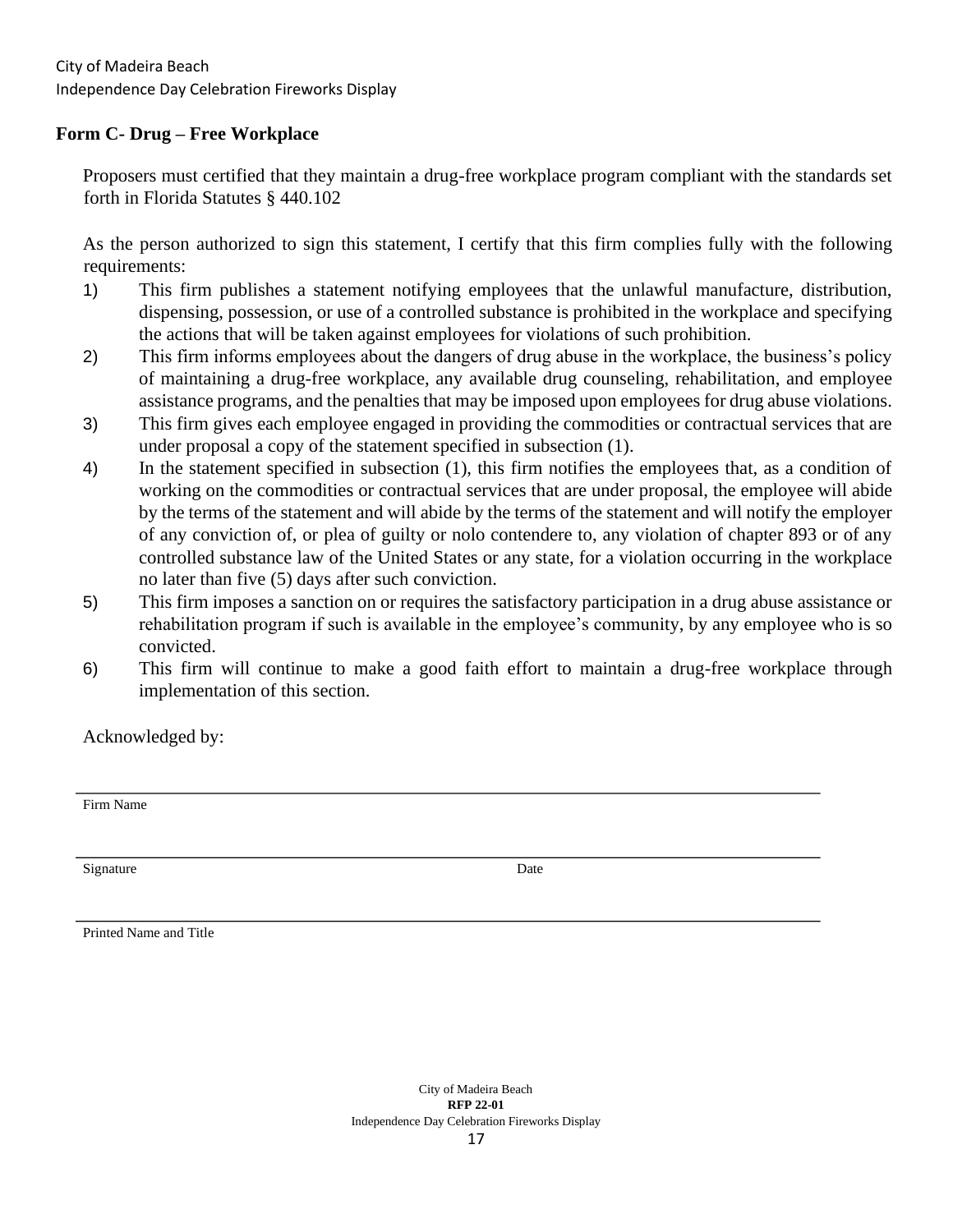# **Exhibit A: Page 1 of 2**

| size                                                     |  |  |  |  |
|----------------------------------------------------------|--|--|--|--|
|                                                          |  |  |  |  |
|                                                          |  |  |  |  |
|                                                          |  |  |  |  |
|                                                          |  |  |  |  |
|                                                          |  |  |  |  |
|                                                          |  |  |  |  |
|                                                          |  |  |  |  |
|                                                          |  |  |  |  |
|                                                          |  |  |  |  |
| Please include all associated costs for barge display:   |  |  |  |  |
| Cost:                                                    |  |  |  |  |
|                                                          |  |  |  |  |
|                                                          |  |  |  |  |
|                                                          |  |  |  |  |
|                                                          |  |  |  |  |
| Please provide proposed cancellation/postponement terms: |  |  |  |  |
|                                                          |  |  |  |  |
|                                                          |  |  |  |  |
|                                                          |  |  |  |  |
|                                                          |  |  |  |  |
|                                                          |  |  |  |  |

# **Proposed Cost Schedule: July 3, 2022**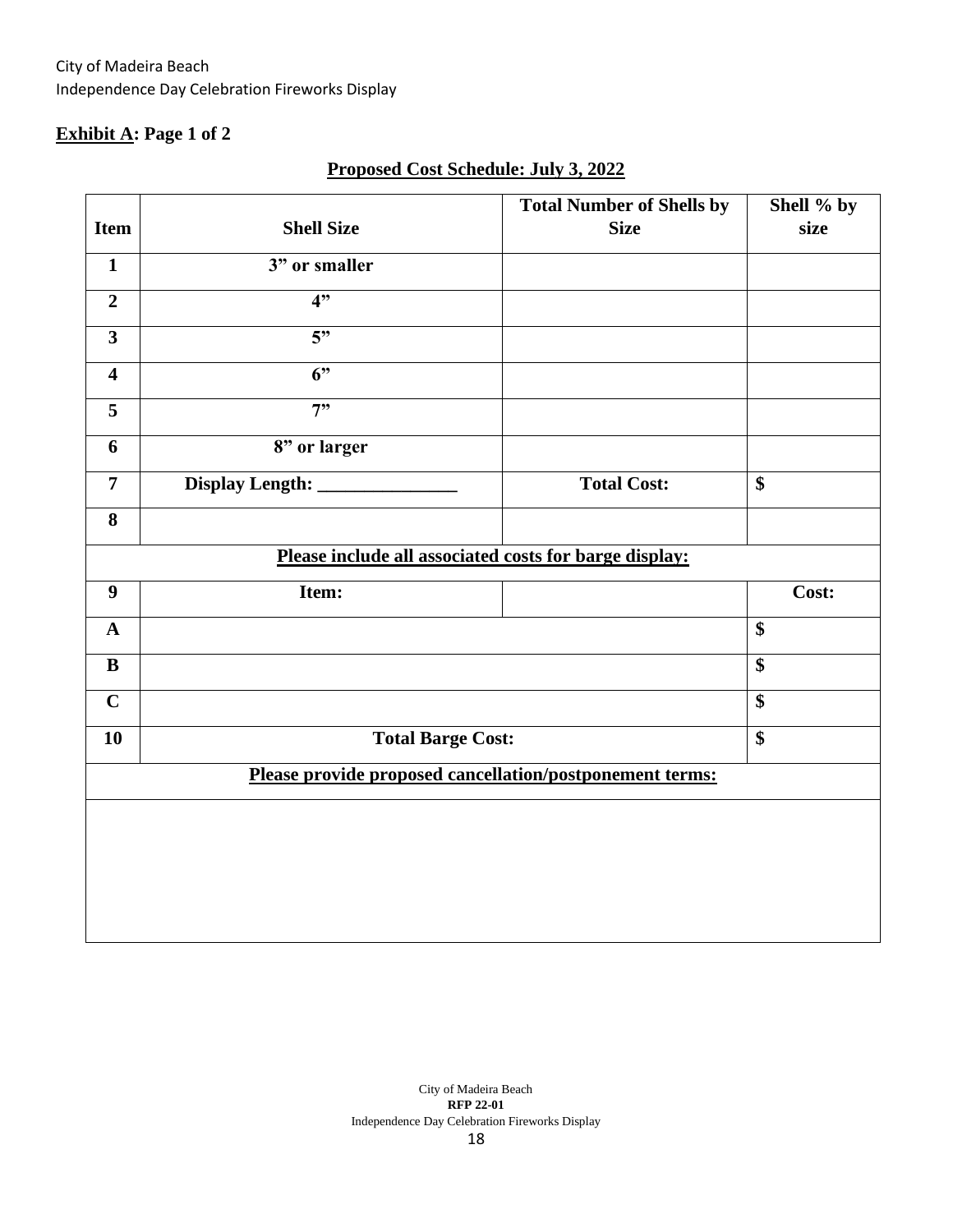# **Exhibit A: Page 2 of 2**

|                                                          |                          | <b>Total Number of Shells by</b> | Shell % by        |  |
|----------------------------------------------------------|--------------------------|----------------------------------|-------------------|--|
| <b>Item</b>                                              | <b>Shell Size</b>        | <b>Size</b>                      | size              |  |
| $\mathbf{1}$                                             | 3" or smaller            |                                  |                   |  |
| $\overline{2}$                                           | 4"                       |                                  |                   |  |
| $\overline{\mathbf{3}}$                                  | 5"                       |                                  |                   |  |
| $\overline{\mathbf{4}}$                                  | $\overline{6}$           |                                  |                   |  |
| 5                                                        | 7"                       |                                  |                   |  |
| 6                                                        | 8" or larger             |                                  |                   |  |
| $\overline{7}$                                           | Display Length: __       | <b>Total Cost:</b>               | $\overline{\$}$   |  |
| 8                                                        |                          |                                  |                   |  |
| Please include all associated costs for barge display:   |                          |                                  |                   |  |
| $\boldsymbol{9}$                                         | Item:                    |                                  | Cost:             |  |
| $\mathbf A$                                              |                          |                                  | $\boldsymbol{\$}$ |  |
| $\, {\bf B}$                                             |                          |                                  | $\overline{\$}$   |  |
| $\mathbf C$                                              |                          |                                  | \$                |  |
| 10                                                       | <b>Total Barge Cost:</b> |                                  | \$                |  |
| Please provide proposed cancellation/postponement terms: |                          |                                  |                   |  |
|                                                          |                          |                                  |                   |  |
|                                                          |                          |                                  |                   |  |
|                                                          |                          |                                  |                   |  |
|                                                          |                          |                                  |                   |  |
|                                                          |                          |                                  |                   |  |

# **Proposed Cost Schedule: July 4, 2022**